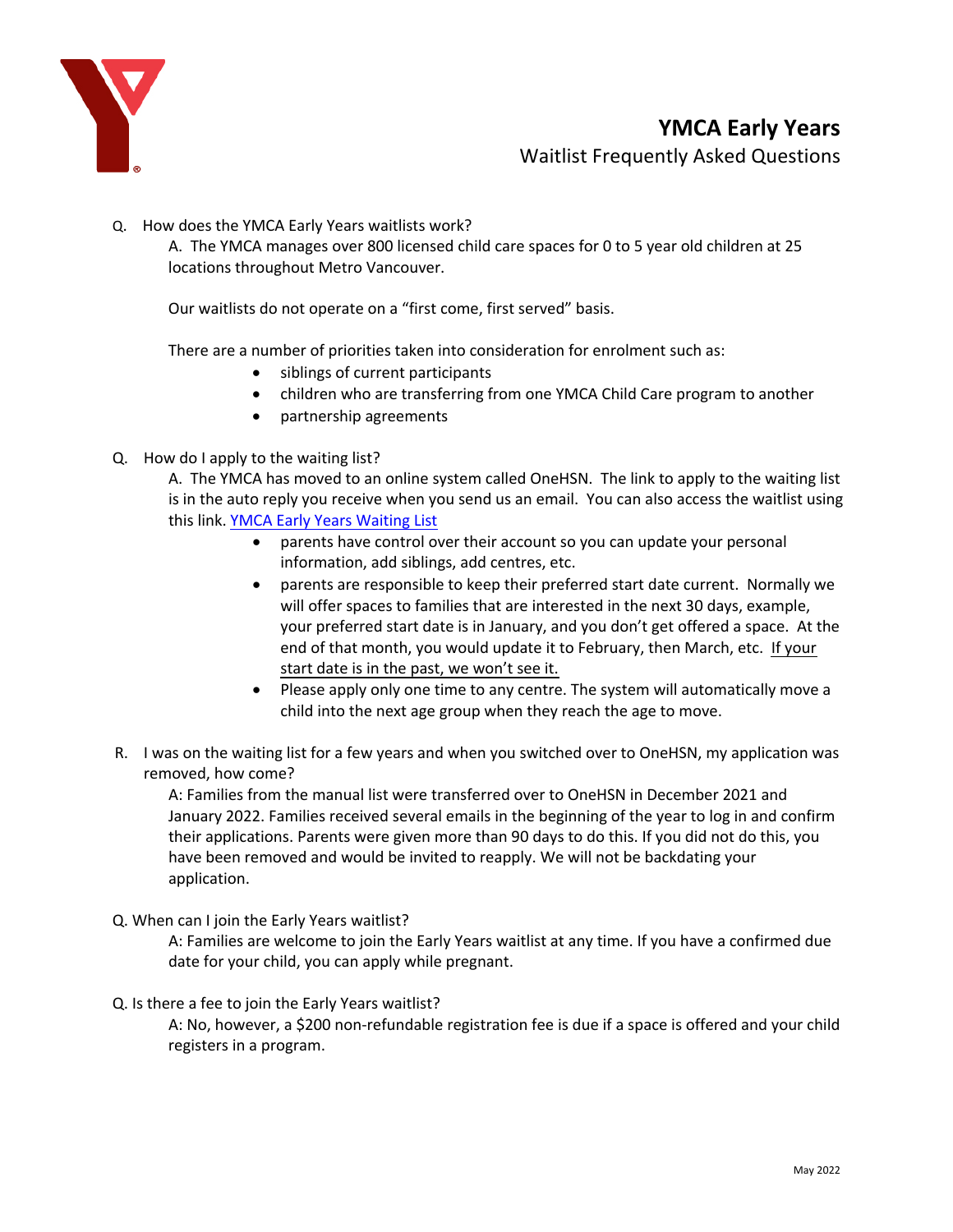Q. How long do I have to wait in order to get a child care space?

A: The length of time is different for each location. Waitlist times can vary from one year to 3+ years. It is very difficult for us to predict when a space might become available for you, as there are many factors which are used to offer spaces (i.e. the date you applied for the waitlist, the type of program you are looking for, etc.). Typically, the majority of spaces become available between July and September of each year. You will remain on the waitlist until you are offered a space, request to be removed or your child ages out. If we offer a space on your preferred start date and you decline the space, you will be removed off the waiting list.

Families will only be contacted when a space becomes available. Please note, we contact families via email so please ensure you use an email address that is checked often when applying for care.

Q. What if I accept a child care space and then decide I don't want it?

A: We have a 45-day withdrawal policy that applies to all parents who accept a space. If you accept a space and then change your mind, we require 45 days notice (we have an online form you request from us by email). All withdrawals take effect the 1<sup>st</sup> of the month only. For example, in order to withdraw for December, you would need to complete the withdrawal form no later than October 15th. If notice is not received by the  $15<sup>th</sup>$  of the month, you would be responsible for the fee until January 1. Your child would be removed from the waiting list and you can reapply if needed.

Q. What if want to withdraw my child from a YMCA Child Care?

A: Please see the withdrawal information above. The same applies for children currently attending programs. When you fill out the registration form and add your child to ePACT, you are acknowledging that you understand this by initialing where indicated. No exceptions.

Q. What if I am offered a space and decline?

A: Due to the length of each waitlist, if you are offered a space and decline, you will be removed from the waitlist but are welcome to re-join.

Q. Can I find out where my child is on the waitlist?

A. We do not provide families with waitlist numbers and are unable to respond to requests related to where your child is on the waitlist. It is difficult to forecast when your child can expect to receive an offer for a space.

Q. Are child care spaces full-time or part-time?

A. All our spaces are full-time. We would only offer a part-time space if the waiting list was depleted which is very rare.

- Q. What is the difference between your full day 3-5 program and pre-school programs? A. The only differences are the hours of operation and the staff ratio.The program is the same.
- Q. I no longer require space for my older child, can I update this application to a sibling/friend/relative? A. No. Families should submit one waitlist application per child/per location. Waitlist spaces are not interchangeable.